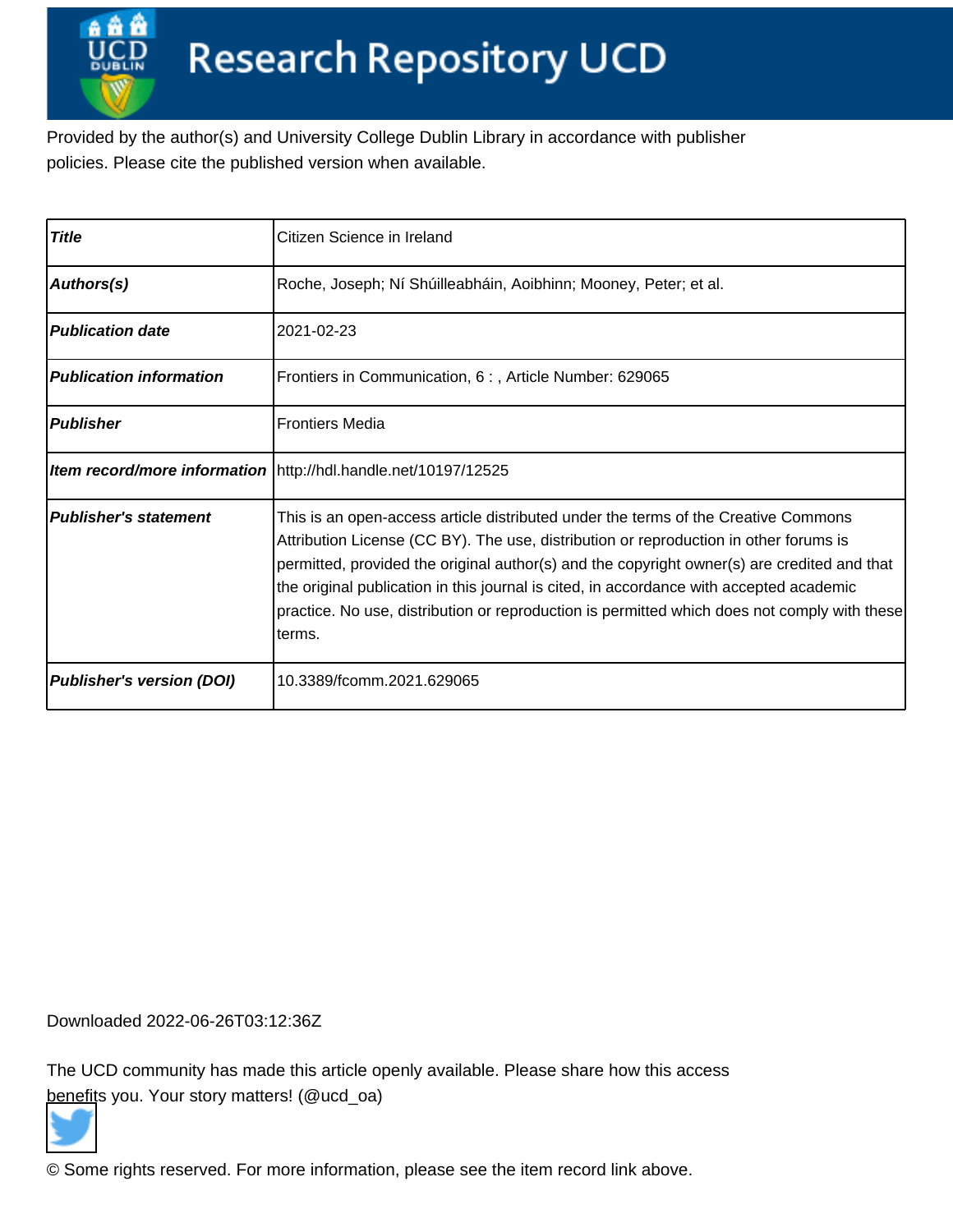

## Author's Proof

Before checking your proof, please read the instructions below. Carefully read the entire proof and mark all corrections in the appropriate place, using the Adobe Reader commenting tools ([Adobe Help](https://helpx.adobe.com/acrobat/using/mark-text-edits.html)).

Provide your corrections in one single PDF file or post your comments in the Production forum making sure to reference the relevant query/line number, and to upload or post all your corrections directly in the Production forum, to avoid any comments being missed. We do not accept corrections in the form of edited manuscripts nor via email.

Before you submit your corrections, please make sure that you have checked your proof carefully as once you approve it, you won't be able to make any further corrections.

Submitting your corrections is a 2-step process. First, you need to upload your file(s). Second, you will need to approve your proof or request a new one.

In order to ensure the timely publication of your article, please submit the corrections within 48 hours. After submitting, do not email or query asking for confirmation of receipt. If you have any additional questions, contact [communication.production.of](http://communication.production.office@frontiersin.org)fice@frontiersin.org.

#### Quick Check-List

- 1) Author names Complete, accurate and consistent with your previous publications
- 2) Affiliations Complete and accurate. Follow this style when applicable: Department, Institution, University, City, Country
- 3) Tables Make sure our formatting style did not change the meaning/alignment of your Tables.
- 4) Figures Make sure we are using the latest versions.
- 5) Funding and Acknowledgments List all relevant funders and acknowledgments.
- 6) Conflict of Interest Ensure any relevant conflicts are declared.
- 7) Supplementary files Ensure the latest files are published and that no line numbers and tracked changes are visible.
- Also, the supplementary files should be cited in the article body text.
- 8) **Queries** Reply to all typesetters queries below
- 9) Content Read all content carefully and ensure any necessary corrections are made.

## Author Queries Form

| Query No.      | <b>Details Required</b>                                                                                                                                                                                                                                                                                                                                                                                                                                                                     | <b>Author's Response</b> |
|----------------|---------------------------------------------------------------------------------------------------------------------------------------------------------------------------------------------------------------------------------------------------------------------------------------------------------------------------------------------------------------------------------------------------------------------------------------------------------------------------------------------|--------------------------|
| Q1             | Confirm that the short running title is correct, making sure to keep<br>it to a maximum of five words.                                                                                                                                                                                                                                                                                                                                                                                      |                          |
| Q <sub>2</sub> | Confirm whether the insertion of the article title is correct.                                                                                                                                                                                                                                                                                                                                                                                                                              |                          |
| Q <sub>3</sub> | The citation and surnames of all of the authors have been<br>highlighted. Check that they are correct and consistent with the<br>authors' previous publications, and correct if need be. Please<br>note that this may affect the indexing of your article in<br>repositories such as PubMed.                                                                                                                                                                                                |                          |
| Q4             | Please ask the following authors to register with Frontiers (at<br>https://www.frontiersin.org/Registration/Register.aspx) if they<br>would like their names on the article abstract page to be linked to<br>a Frontiers profile. Please ensure to provide us with the profile<br>link(s) when submitting the proof corrections. Non-registered<br>authors and authors with profiles set to private mode will have the<br>default profile image displayed.<br>Peter Mooney<br>Cliodhna Ryan |                          |
| Q5             | Confirm if all author affiliations are fine as listed.                                                                                                                                                                                                                                                                                                                                                                                                                                      |                          |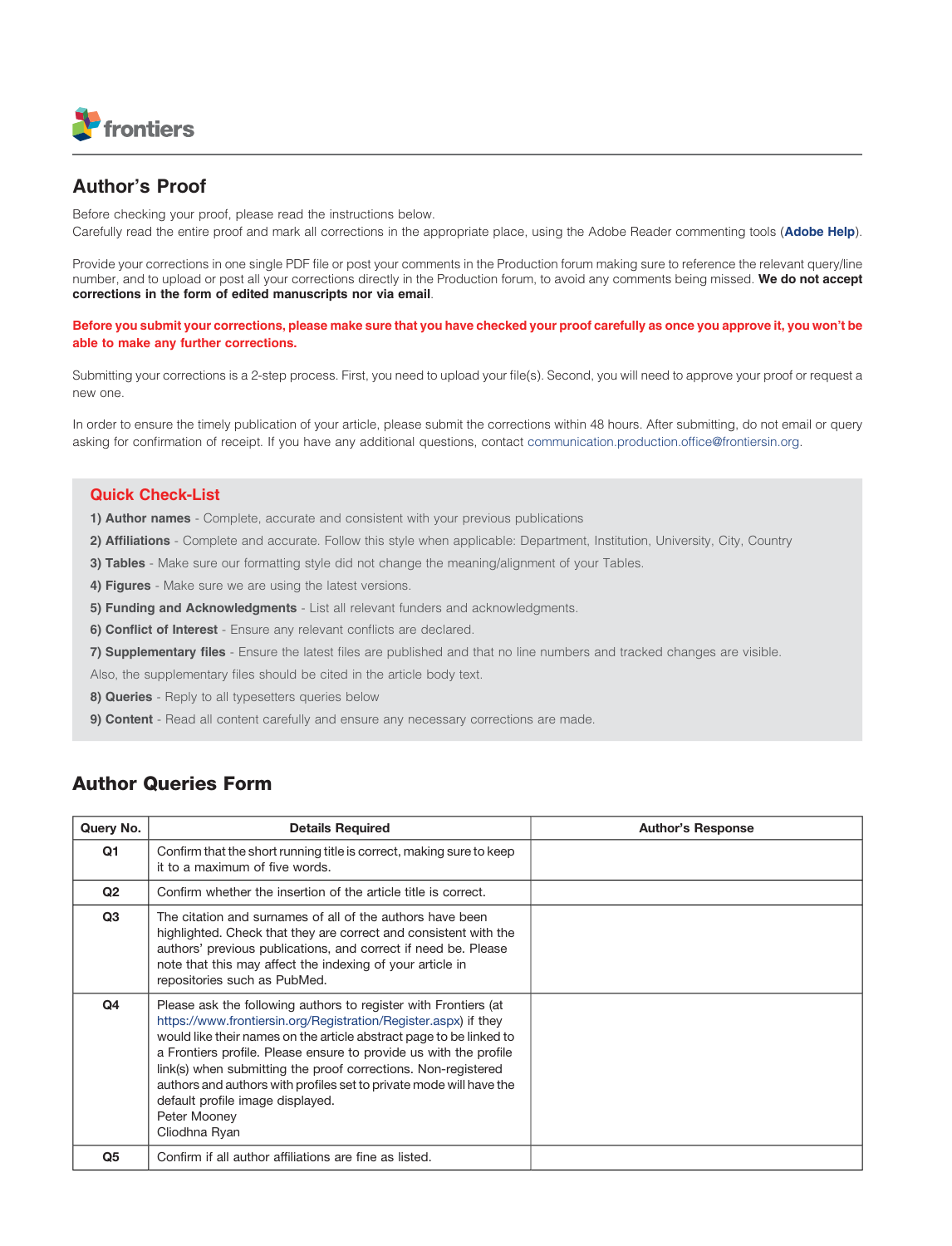| Query No. | <b>Details Required</b>                                                                                                                                                                                                                                                                                                                                                                                                | <b>Author's Response</b> |
|-----------|------------------------------------------------------------------------------------------------------------------------------------------------------------------------------------------------------------------------------------------------------------------------------------------------------------------------------------------------------------------------------------------------------------------------|--------------------------|
| Q6        | Provide the department details for Affiliation [1, 2, 3].                                                                                                                                                                                                                                                                                                                                                              |                          |
| Q7        | Confirm that the email address in your correspondence section is<br>accurate.                                                                                                                                                                                                                                                                                                                                          |                          |
| Q8        | Confirm that the keywords are correct and keep them to a<br>maximum of eight and a minimum of five. (Note: a keyword can<br>be comprised of one or more words.) Note that we have used the<br>keywords provided at Submission. If this is not the latest version,<br>please let us know.                                                                                                                               |                          |
| Q9        | Check if the section headers (i.e., section leveling) were correctly<br>captured.                                                                                                                                                                                                                                                                                                                                      |                          |
| Q10       | Ensure that all the tables and captions are correct.                                                                                                                                                                                                                                                                                                                                                                   |                          |
| Q11       | Provide the complete details for reference "Bonney et al., 2009".                                                                                                                                                                                                                                                                                                                                                      |                          |
| Q12       | Confirm that the Data Availability statement is accurate. Note<br>that we have used the statement provided at Submission. If this<br>is not the latest version, please let us know.                                                                                                                                                                                                                                    |                          |
| Q13       | Confirm whether the insertion of the Ethics Statement section is<br>fine. Note that we have used the statement provided at<br>Submission. If this is not the latest version, please let us know.                                                                                                                                                                                                                       |                          |
| Q14       | Confirm if the edit made in the "Author Contributions" section is<br>correct.                                                                                                                                                                                                                                                                                                                                          |                          |
| Q15       | Ensure to add all grant numbers and funding information, as after<br>publication this will no longer be possible. All funders should be<br>credited and all grant numbers should be correctly included in<br>this section.                                                                                                                                                                                             |                          |
| Q16       | Confirm if the text included in the Conflict of Interest statement is<br>correct.                                                                                                                                                                                                                                                                                                                                      |                          |
| Q17       | Provide Accessed date for the following references. "ECSA,<br>2020; ECSA, 2015; European Commission, 2015; HEA, 2016".                                                                                                                                                                                                                                                                                                 |                          |
| Q18       | If you decide to use previously published, copyrighted figures in<br>your article, please keep in mind that it is your responsibility, as<br>the author, to obtain the appropriate permissions and licenses<br>and to follow any citation instructions requested by third-party<br>rights holders. If obtaining the reproduction rights involves the<br>payment of a fee, these charges are to be paid by the authors. |                          |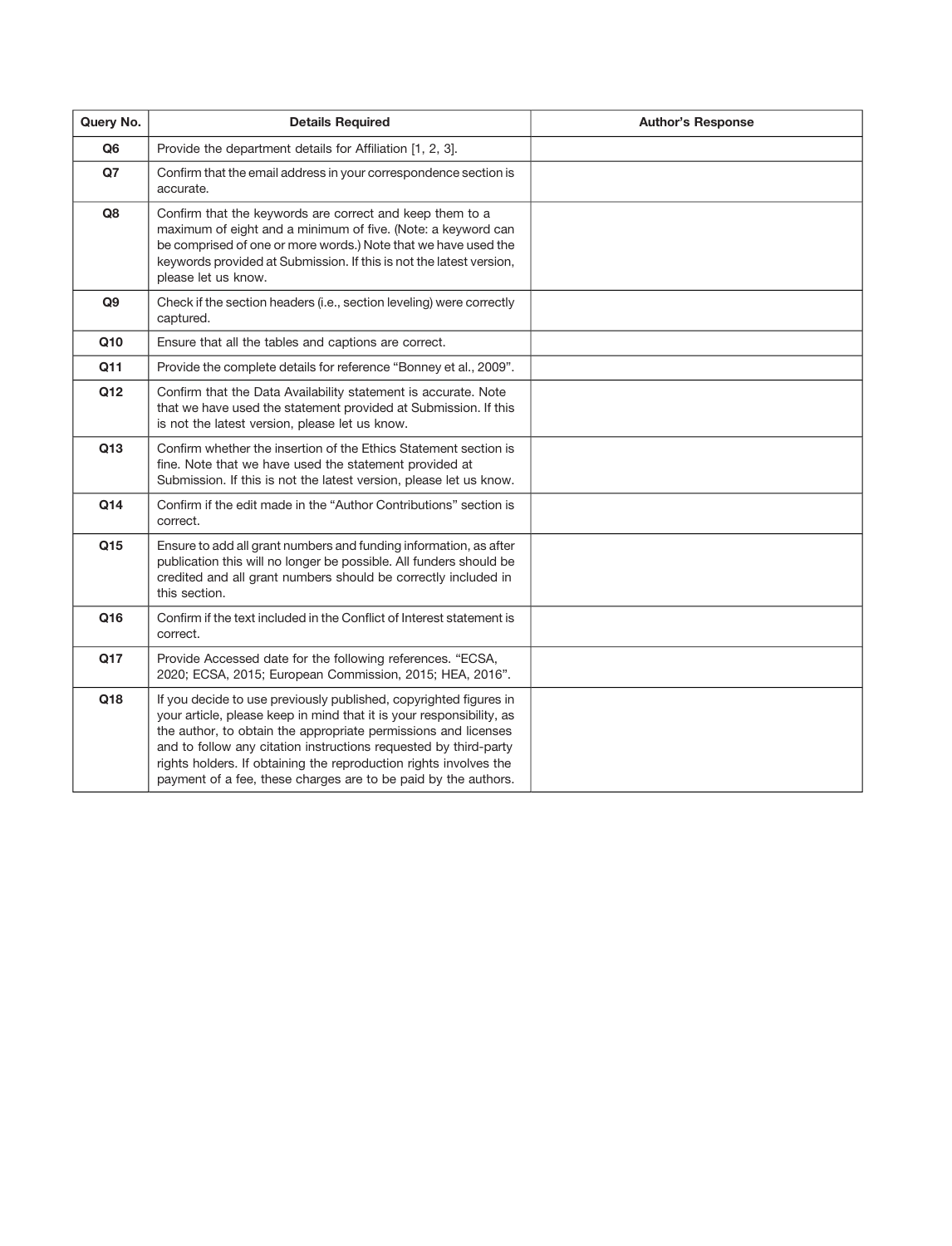

 $\frac{Q2}{Q1}$ 



# **[Citizen Science in Ireland](https://www.frontiersin.org/articles/10.3389/fcomm.2021.629065/full)**

Joseph <mark>Roche<sup>1</sup>\*, Aoibhinn Ní Shúilleabháin<sup>2</sup>, Peter <mark>Moonev</mark><sup>3</sup>, Gillian <mark>Barber <sup>1</sup>, La</mark>ura <mark>Bell</mark> <sup>1</sup> and</mark> Cliodhna  $R$ yan<sup>1</sup> Q3

Ireland

Ireland has a rich history of public engagement with science and the growing number of national citizen science initiatives is in keeping with developments seen in other European countries. This paper explores several aspects of citizen science in Ireland, in order to assess its development and to better understand potential opportunities for the field. An introduction to the roots of citizen science in Ireland's past, from the first methodical observations of natural phenomena carried out at monastic settlements up to present day projects monitoring environmental change and biodiversity, is presented along with an overview of the current national citizen science projects running in the country. This cataloging of contemporary citizen science will be compared to the awareness of citizen science in the Irish education system at primary, post-primary, and university level. These measures of progress will be considered in the changing context of international citizen science funding and available support, such as the European Citizen Science Association and the EU-Citizen. Science platform. Citizen science in Ireland is at a critical point. If citizen science is embraced as a truly social and participatory innovation, Ireland has the chance to not only dramatically improve its citizen science output, but to also become a model of best practice for countries at similar stages of citizen science development.

#### **OPEN ACCESS**

#### Edited by:

Consultant, The Association of Online

#### Reviewed by:

Peter Michael James Brown, Anglia Ruskin University, United Kingdom Ulisses Miranda Azeiteiro, University of Aveiro, Portugal

\*Correspondence: Q7 [Joseph.Roche@tcd.ie](mailto:Joseph.Roche@tcd.ie)

#### Specialty section:

Received: 13 November 2020

#### Citation:

Roche J, Ní Shúilleabháin A, Mooney P, <mark>Barber</mark> G, <mark>Bell</mark> L and <mark>Ryan</mark> C

<sup>1</sup>Trinity College Dublin, Dublin, Ireland, <sup>2</sup>University College Dublin, Dublin, Ireland, <sup>3</sup>National University of Ireland, Maynooth, Q5<br>Ireland

## Minela Kerla,

Educators, Sarajevo, Bosnia and Herzegovina

Joseph Roche

This article was submitted to Science and Environmental Communication, a section of the journal Frontiers in Communication

Accepted: 18 January 2021 Published: XX 2021

## (2021) Citizen Science in Ireland. Front. Commun. 6:629065.

doi: [10.3389/fcomm.2021.629065](https://doi.org/10.3389/fcomm.2021.629065)

#### Keywords: citizen science, Ireland, education, citizen scientist, public engagement  $\overline{\text{O8}}$

## PUBLIC ENGAGEMENT WITH SCIENCE IN IRELAND  $^{09}$

Citizen science refers to scientific research that involves people who do not identify as professional scientists. It can also refer to a theoretical or practical approach to research as well as being a field of research in its own right (Roche et al., 2020a). While the theoretical context of the individual terms "citizen" and "science" can vary greatly depending on a range of factors and circumstances (Eitzel et al., 2017), citizen science can provide a general indicator of a country's relationship between science and society. Public perceptions of science in Ireland are worth exploring at several key historical junctures. Taking stock of this history of engaging with science provides context for the current state of citizen science in the country and indicates potential future directions for the field.

#### Monastic Observers and Early Natural Philosophers

Ireland is home to one of the earliest and most significant historical sites for scientific observations. The Newgrange megalithic passage tomb near the River Boyne in Meath predates both Stonehenge and the Egyptian Pyramids and is considered to be "the oldest megalithic structure known for certain to have an astronomical function"(Ray, 1989, p. 344). Long before the term "science" existed, natural philosophers in Ireland were making systematic observations of the natural world around them. One of the first records of scientific writing in Ireland is from an unknown philosopher nicknamed "Augustinus Hibernicus", who carried out astute observations of the Irish environment in the seventh century while trying to reconcile those observations with biblical teachings (Moriarty, 1997).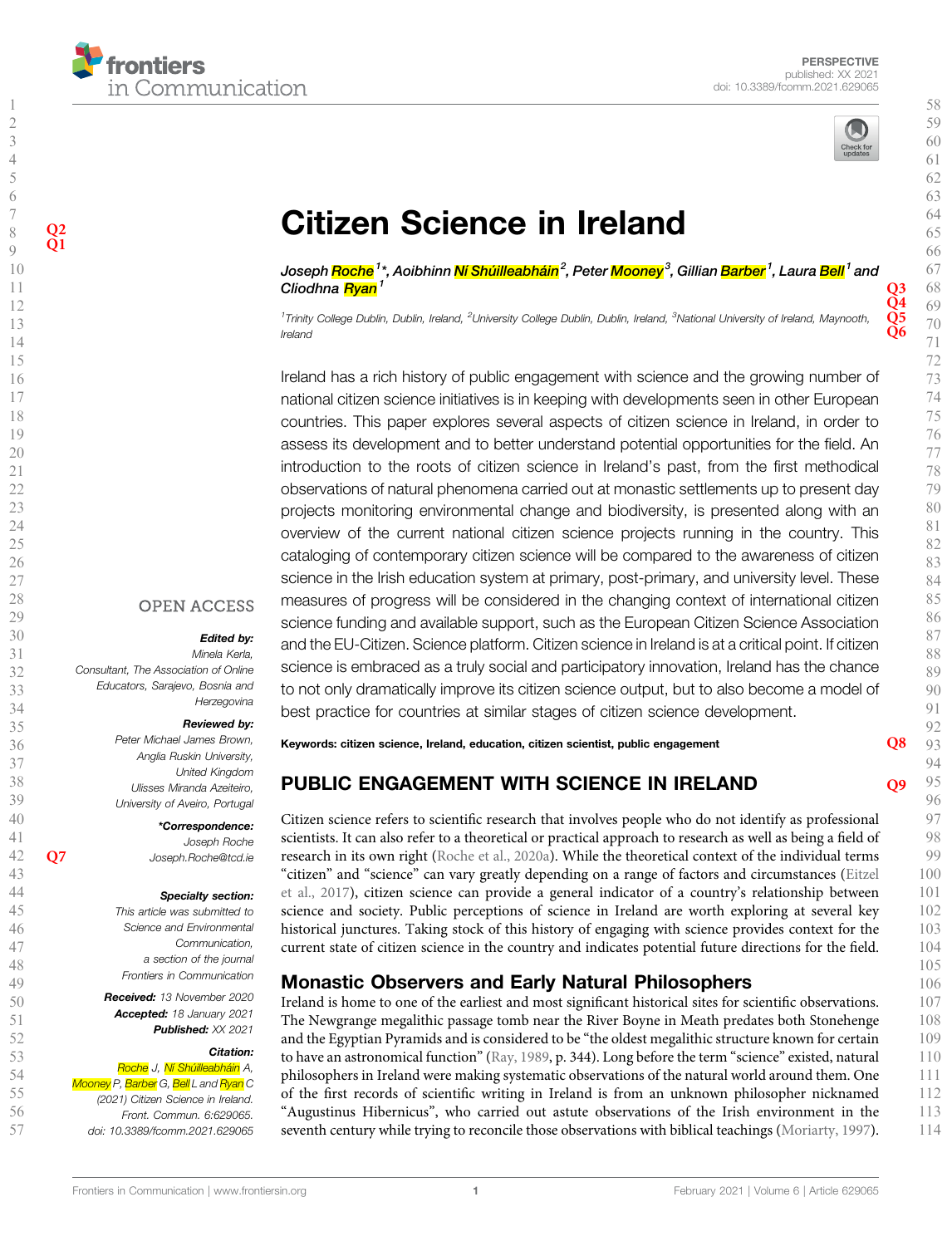The Irish annals—annual listings of events in Ireland recorded firstly by monastic communities and later by professional historians—are one of the most important sources for dating the role of science in early medieval Ireland (MacNiocaill, 1975; McCarthy, 2008). Although McCarthy and Breen (1997) highlight how the vast majority of the records provide a scattered and inconsistent overview of political and ecclesiastical events in Ireland, they also note that the annals contain observations of a range of phenomena such as "eclipses, comets, strange clouds, earthquakes, storms, famines, [and] plagues" (p. 118). The propensity for information to be written in the vernacular, and not just the more rarefied Latin that was the staple of monastic records across Europe at the time, made the work more accessible to local people (Bisagni and Warntjes, 2008). This meticulous cataloging of events in the natural world means that these monastic observers were some of the first citizen scientists—people systematically collecting data in order to better understand their environment (Silvertown, 2009).

## From Medieval Ireland to the Golden Age of Irish Science

The history of natural philosophers in Ireland is not widely studied, in part due to the fact that there has traditionally been a dearth of professional practitioners focusing on the history of science (Outram, 1986). Although the first natural philosophers in Ireland were mostly confined to monasteries, by the 16th and 17th centuries Irish citizens could engage with science in places of public education, although these were still largely inaccessible to the vast majority of Irish people. The political and religious divisions in the country meant that the working class, largely Catholic, population of Ireland were less likely to have access to **education, and** it was predominantly the upper classes, or "Protestant Ascendancy" (Hill, 1984), for whom engagement with science became more accessible.

The founding of the University of Dublin, Trinity College, in 1,592 by Queen Elizabeth (McDowell and Webb, 2004) was significant, as medieval universities across Europe were the only places where meaningful science learning could take place at the time (Pedersen, 1997). The subsequently established Dublin Philosophical Society at Trinity College in 1,683 became the first gathering of natural philosophers in Ireland to publicly share their learnings (Wilde and Lloyd, 1844). The society was modeled on the most famous at the time, the Royal Society in London (Hoppen, 1982), and this increased public engagement with science, at least in the upper classes, overlaps with the "golden age for Irish science" — a period spanning the 18th and 19th century when Ireland was home to renowned scientists in fields such as mathematics, geology, astronomy, "enjoying the highest of international scientific reputations" (Davies, 1985, p. 297).

#### Scientific Research and Education in Modern Ireland 167 168 169

Since the 19th century, political, religious, and economic factors have all played their part in shaping how Irish citizens engage 170 171

with science. The Catholic Church in Ireland initially deemed engagement with science and science education as being a threat to the Catholic faith (O'Riordan, 1897; Finnegan and Wright, 2015) and it was not until the early 20th century that scientists in Ireland could more freely engage the public, as the clergy abandoned efforts to provide meaningful competition with scientists in their interpretation of the natural world (Turner, 1978). By that stage, the professionalization of science across Europe (Ellis, 2014) was amplified in Ireland by the Irish state's commitment to widespread access to education (Loxley et al., 2014) and later to scientific research funding (HEA, 2016). This signaled a move from an economy traditionally grounded in the manufacturing and agriculture industries, toward a more knowledge-based economy. Although Ireland's expenditure on scientific research remains below the average for European Union countries (OECD, 2004; Butler, 2015), modern Ireland has a strong education and research environment with clear capacity for supporting citizens engaging with science.

### CITIZEN SCIENCE IN CONTEMPORARY IRELAND

Citizen science projects, by their nature, can be participant-led, informal, and community-based. All of these aspects are strengths of the field, but this also means that some projects are difficult to capture in a systematic cataloging of initiatives. The most comprehensive examination of citizen science in Ireland to date is the work of Donnelly et al. (2014), which investigated the monitoring of biodiversity in Ireland and found that in grassroots initiatives the quality and the reliability of the data collected were not always at a high enough standard to be of scientific value. Specifically, there was a scarcity of formal data validation checks embedded in citizen science projects in Ireland. As the use of technology in citizen science has evolved and there are now platforms for collaborating and sharing best practices (See 'International Opportunities' section below), the recommendation by Donnelly et al. (2014) to consider data validation, verification, and harmonization methods for international comparability as a way of ensuring the success of citizen science projects is more pertinent than ever.

#### National Citizen Science Projects

A number of organisations in Ireland have initiated national citizen science projects or have actively supported them. The main organisations supporting citizen science in Ireland are listed in Table 1.

In general, citizen science initiatives in Ireland are localized Q10 219 and only have the capacity to "become national endeavors" when they have the support of an established public or private organization (Eitzel et al., 2017, p. 9).

The projects shown in Table  $2$  — which provides an overview of citizen science projects in Ireland in 2020 — were gathered by collating publicly available information from national organisations, public websites, and social media. The projects were cataloged according to Haklay's (2013) typology of participation. This typology has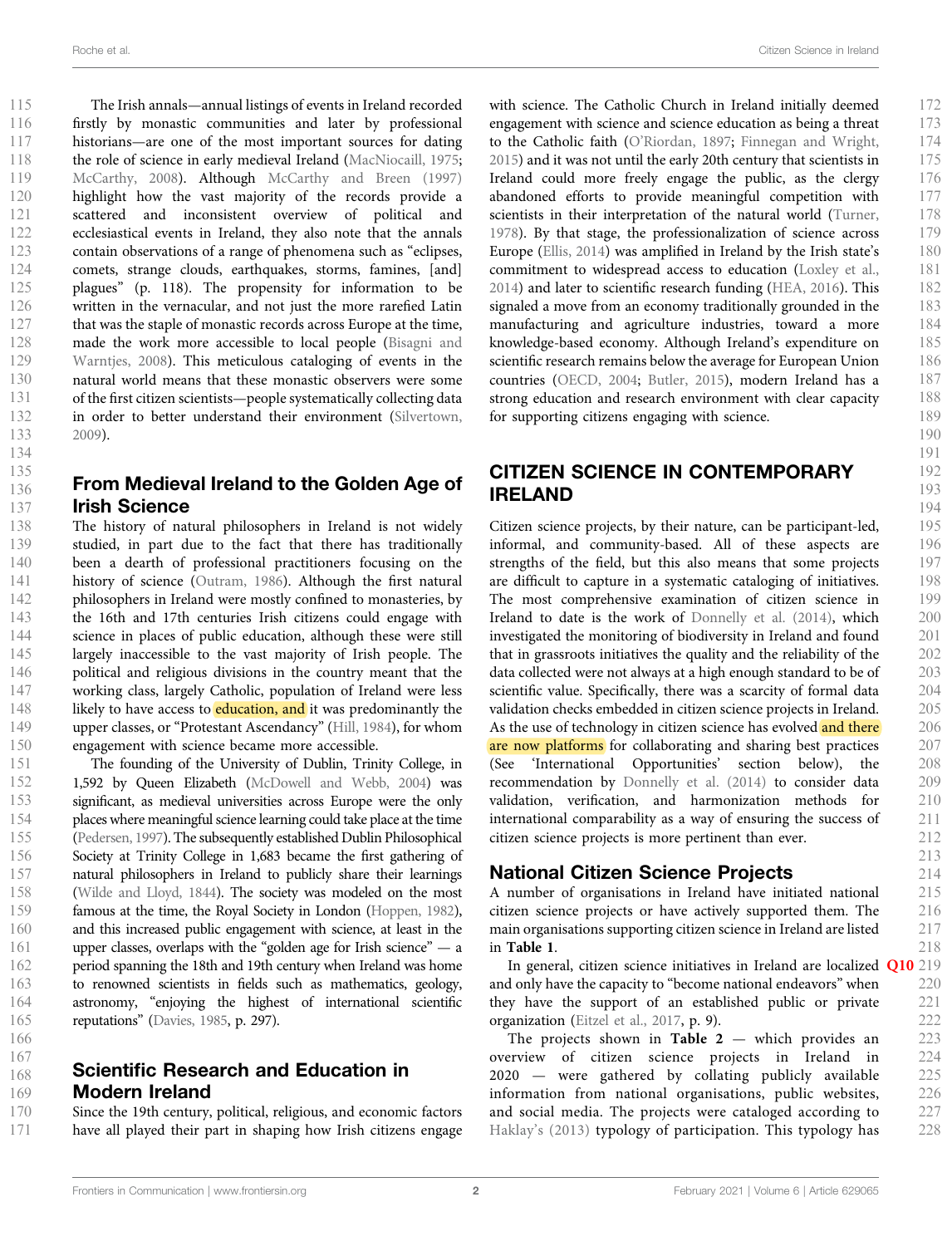#### TABLE 1 | Organisations involved in citizen science in Ireland.

| <b>Organization name</b>             | <b>Organization type</b>                                                                                                          | Involvement in citizen science                                                                                                             |
|--------------------------------------|-----------------------------------------------------------------------------------------------------------------------------------|--------------------------------------------------------------------------------------------------------------------------------------------|
| An taisce                            | The national trust for Ireland and the oldest environmental and non-<br>governmental organization in the country, founded in 1948 | Leads the Irish arm of the "global learning and observations to benefit<br>the environment" (GLOBE) citizen science program                |
| Environmental protection             | Independent public body                                                                                                           | Includes citizen science in its remit of environmental protection and                                                                      |
| agency                               |                                                                                                                                   | policing with a particular research focus on climate, water, and<br>sustainability                                                         |
| Geological survey Ireland            | Part of the Government's department of the environment, climate and<br>communications                                             | Maintains the national public earth science knowledge left and provides<br>open access data and maps of Ireland's subsurface               |
| Heritage council                     | Statutory public body                                                                                                             | Maintains and protects Irish heritage and supports citizen science<br>through increased community engagement and heritage awareness        |
| Irish wildlife trust                 | Charity funded by the Government's department of the environment,<br>climate and communications                                   | Runs the conservation groups bat conservation Ireland, groundwork,<br>and badgerwatch Ireland                                              |
| Marine institute                     | State agency tasked with marine research                                                                                          | Promotes citizen engagement to support the sustainable development<br>of ocean, sea, coastal and inland water resources                    |
| National biodiversity data<br>center | Established and funded by the heritage council as well as the<br>Government's department of culture, heritage and the gaeltacht   | Responsible for cataloging Ireland's biological diversity and maintains<br>more citizen science projects than any other Irish organization |
| National parks and                   | State body and part of the heritage division of the Government's                                                                  | Encourages citizen science as means to help foster public awareness                                                                        |
| wildlife service                     | department of housing, local government and heritage                                                                              | for nature conservation in Ireland                                                                                                         |
| Teagasc                              | State-funded agriculture and food development authority for Ireland                                                               | Promotes citizen science for supporting research and innovation in the<br>agri-food and bioeconomy sectors                                 |
| Universities and research<br>centers | Public and private higher education institutions                                                                                  | A number of Irish universities and research lefts have developed and<br>supported citizen science projects in Ireland                      |

four levels of participation and engagement in citizen science, ranging from: crowdsourcing, where the participants are tasked with simple data collection; distributed intelligence, where some analysis is carried out by participants and may necessitate basic training; participatory science, where participants have more input into the process, including defining the problem itself; and the top level, extreme citizen science, where the participants and scientists are on equal footing throughout an integrated collaborative process.

It is possible that some grassroots projects that do not have an online presence or are not connected to a formal research or education organization may not have been captured in Table 2. The recommendations in the final section of this paper offer some suggestions as to how this could be addressed in future research. The table shows only current projects based in Ireland, so international citizen science initiatives that are available in Ireland, such as the Zooniverse suite of projects, are not included. Similarly, completed projects or those that are currently on hiatus are not included.

The National Biodiversity Data Center, established by the Heritage Council in 2007, is involved in a significant portion of the citizen science projects in Ireland and maintains a national portal to record sightings of specific species ([https://records.](https://records.biodiversityireland.ie/start-recording) [biodiversityireland.ie/start-recording\)](https://records.biodiversityireland.ie/start-recording) as well as regularly publishing biodiversity reports on topics such as endangered species (Fitzpatrick, 2013) and invasive species (O'Flynn et al., 2014). Recent citizen science projects in Ireland have tackled topics such as water quality (Quinlivan et al., 2020), biosecurity awareness (Melly and Hanrahan, 2020), and light pollution (Coogan et al., 2020).

The information collated in Table 2 demonstrates the overall state of national citizen science projects across the country and illustrates three key points: 283 284 285

- National citizen science projects in Ireland are predominantly focused on environmental conservation.
- A small number of organisations are responsible for the vast majority of the citizen science projects in Ireland.
- While there are some exceptions, the vast majority of citizen science projects in Ireland can be classified as being 'Level 1: Crowdsourcing' according to Haklay's typology of participation.

## Awareness of Citizen Science in Irish Education

Integrating citizen science and education is key to unlocking the potential for citizen science to be a truly social innovation (Kloetzer et al., In print). To provide further insight into the state of citizen science in Ireland as presented in Tables 1, 2, a basic impression of the awareness levels of citizen science among educators in Ireland is provided in Table 3. In 2018 and early 2019 three separate groups of educators in Ireland were surveyed about their familiarity with the term "citizen science". These three groups were: primary school teachers ( $n = 50$ ), post-primary science teachers ( $n = 114$ ), and university-level scientists (professors and research fellows,  $n = 157$ ). While stratified random sampling was used to contact both teacher groups, with surveys being sent to a cross-section of schools around the country, convenience sampling was used to reach the university educators. As such, the data presented in Table 3 are neither exhaustive nor definitive, but merely provide an illustrative example of awareness levels in a critical area of citizen science research that deserves more attention in Ireland.

The survey participants in Table 3 who answered that they had encountered the term "citizen science" were subsequently invited to define the term in their own words. Further insight into the awareness of citizen science among educators was provided by comparing these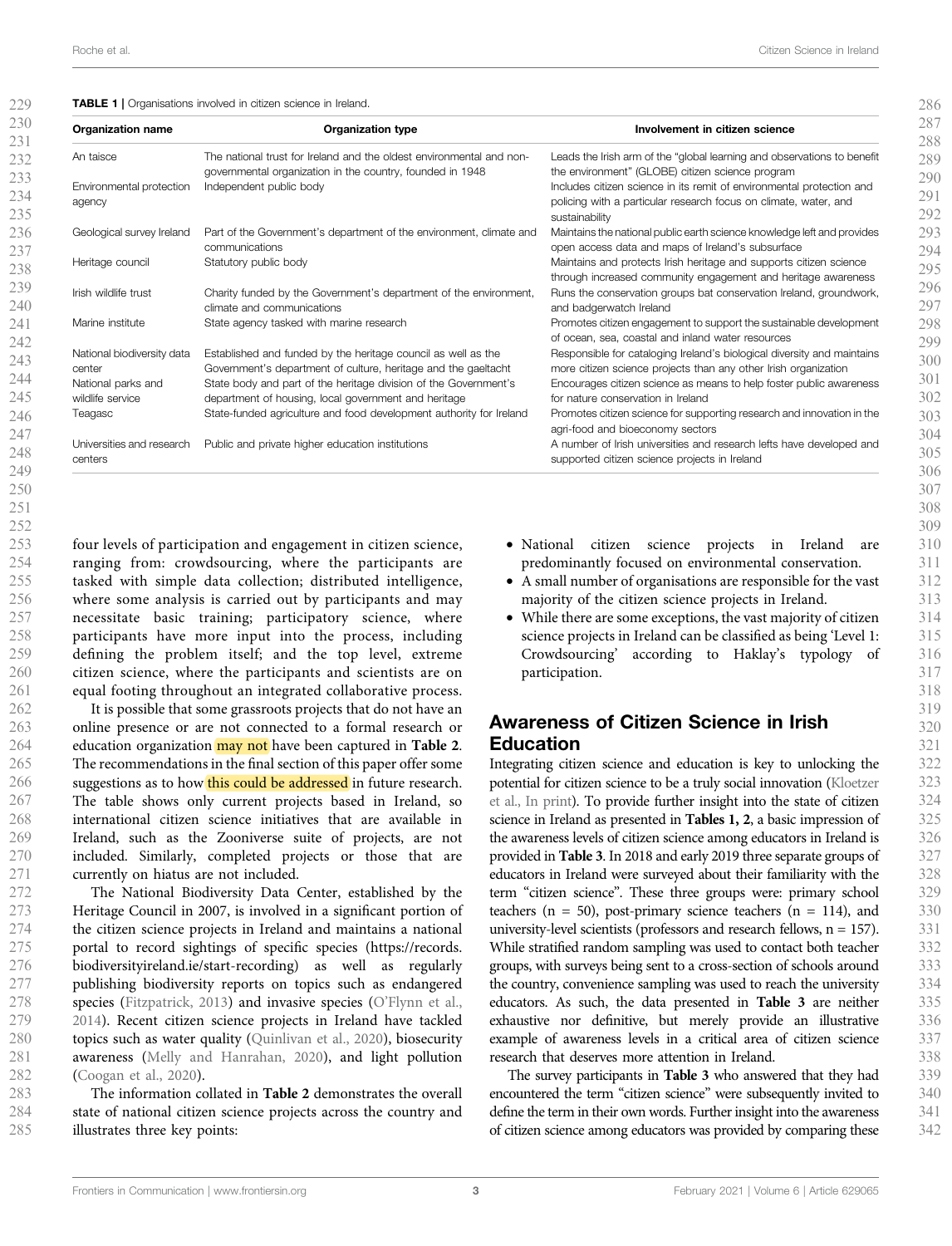#### TABLE 2 | Citizen science projects in Ireland in 2020.

| Project name                                 | <b>Host organization</b>                                               | Study subject                           | <b>Website link</b>                                                                                                                 |
|----------------------------------------------|------------------------------------------------------------------------|-----------------------------------------|-------------------------------------------------------------------------------------------------------------------------------------|
|                                              |                                                                        |                                         |                                                                                                                                     |
| All Ireland CoastWatch<br>survey             | CoastWatch europe                                                      | Coastal wildlife and fauna              | http://coastwatch.org/europe/survey/#all-ireland-survey                                                                             |
| All Ireland ladybird survey                  | Fota wildlife park and university college                              | Ladybirds                               | http://www.biology.ie/home.php?m=ladybirds2                                                                                         |
| Backyard biodiversity                        | cork<br>National biodiversity data left                                | Garden wildlife species                 | https://www.biodiversityireland.ie/projects/additional-survey-schemes/                                                              |
| species<br>Bat monitoring and                | Bat conservation Ireland                                               | <b>Bats</b>                             | backyard-biodiversity/species<br>https://www.batconservationireland.org/what-we-do/monitoring-                                      |
| distribution projects                        |                                                                        |                                         | distribution-projects                                                                                                               |
| Big beach biodiversity                       | National biodiversity data left and                                    | Tidal marine species                    | https://exploreyourshore.ie/shore-surveys/the-big-beach-biodiversity-                                                               |
| survey<br>Big jellyfish hunt                 | environmental protection agency<br>National biodiversity data left and | Jellyfish                               | survey<br>https://exploreyourshore.ie/marine-biodiversity-surveys/the-big-jellyfish-                                                |
|                                              | university college cork                                                |                                         | hunt                                                                                                                                |
| Bumblebee monitoring                         | National biodiversity data left                                        | <b>Bumblebees</b>                       | https://www.biodiversityireland.ie/projects/monitoring-scheme-                                                                      |
| scheme<br>Hop to it national frog            | Irish peatland conservation council                                    | Frogs, tadpoles, and                    | initiatives/bumblebee-monitoring-scheme<br>http://www.ipcc.ie/help-ipcc/hop-to-it-national-frog-survey-irelandcard                  |
| survey                                       |                                                                        | frogspawn                               |                                                                                                                                     |
| Clean coasts program<br>Dragonfly Ireland    | An taisce<br>National biodiversity data left                           | Coastal environments<br>Dragonflies     | https://cleancoasts.org/our-initiatives/clean-coasts-volunteering<br>https://www.biodiversityireland.ie/projects/monitoring-scheme- |
| 2019-2024                                    |                                                                        |                                         | initiatives/dragonfly-ireland-2019-2024                                                                                             |
| Farmer's wildlife calendar:                  | National biodiversity data left                                        | Weather, climate, and                   | https://www.biodiversityireland.ie/projects/additional-survey-schemes/                                                              |
| Climate tracker<br>Flower-insect timed count | National biodiversity data left                                        | wildlife<br>Flower-visiting insects     | farmers-wildlife-calendar-climate-tracker<br>https://pollinators.ie/record-pollinators/fit-count                                    |
| (FIT count)                                  |                                                                        |                                         |                                                                                                                                     |
| GLOBE air quality                            | An taisce                                                              | Air quality                             | https://www.globe.gov/web/ireland/home/overview-of-air-quality-                                                                     |
| campaign<br>Invasive species                 | National biodiversity data left                                        | Invasive species                        | campaign<br>https://www.biodiversityireland.ie/projects/invasive-species                                                            |
| Irish basking shark project                  | Irish whale and dolphin group                                          | Basking sharks                          | https://exploreyourshore.ie/marine-biodiversity-surveys/irish-basking-                                                              |
|                                              |                                                                        |                                         | shark-project                                                                                                                       |
| Irish butterfly Atlas 2021                   | National biodiversity data left                                        | <b>Butterflies</b>                      | https://www.biodiversityireland.ie/projects/monitoring-scheme-<br>initiatives/butterflyatlas                                        |
| Irish butterfly monitoring                   | National biodiversity data left                                        | <b>Butterflies</b>                      | https://www.biodiversityireland.ie/projects/monitoring-scheme-                                                                      |
| scheme                                       | BirdWatch Ireland                                                      | Garden birds                            | initiatives/butterfly-monitoring-scheme<br>https://birdwatchireland.ie/our-work/surveys-research/research-                          |
| Irish garden bird survey                     |                                                                        |                                         | surveys/irish-garden-bird-survey                                                                                                    |
| Irish hedgehog survey                        | National university of Ireland galway                                  | Hedgehogs                               | https://www.irishhedgehogsurvey.com                                                                                                 |
| I-WeBS                                       | and national biodiversity data left<br>BirdWatch Ireland               | Wetland birds                           | https://birdwatchireland.ie/our-work/surveys-research/research-                                                                     |
|                                              |                                                                        |                                         | surveys/irish-wetland-bird-survey                                                                                                   |
| KelpRes                                      | National university of Ireland galway                                  | Kelps                                   | https://exploreyourshore.ie/marine-biodiversity-surveys/kelpres                                                                     |
| Ladybird Atlas 2025                          | National biodiversity data left                                        | Ladybirds                               | https://www.biodiversityireland.ie/projects/additional-survey-schemes/<br>ladybird-atlas-2025/ladybird-atlas-2025-2                 |
| Leaf miners                                  | National biodiversity data left                                        | Leaf mining fauna                       | https://www.biodiversityireland.ie/projects/additional-survey-schemes/                                                              |
| LiDAR public feature                         | Geological survey Ireland                                              | Karst                                   | leafminers-survey<br>https://dcenr.maps.arcgis.com/apps/webappviewer/index.html?                                                    |
| identification                               |                                                                        |                                         | id=b7c4b0e763964070ad69bf8c1572c9f5                                                                                                 |
| Local authority waters                       | Local authority waters program                                         | Waterways                               | http://watersandcommunities.ie/get-involved                                                                                         |
| program<br>National vegetation               | National biodiversity data left                                        | Vegetation                              | https://www.biodiversityireland.ie/projects/national-vegetation-database                                                            |
| database                                     |                                                                        |                                         |                                                                                                                                     |
| National reptile survey                      | Irish wildlife trust                                                   | Terrestrial reptiles                    | https://iwt.ie/what-we-do/citizen-science/national-reptile-survey                                                                   |
| ORC Ireland                                  | University college cork and ocean<br>research Ireland                  | Marine megafauna                        | https://www.orcireland.ie/take-action                                                                                               |
| Pasturebase Ireland                          | Teagasc and dairy research Ireland                                     | Grass                                   | https://pasturebase.teagasc.ie                                                                                                      |
| People for bees                              | Irish wildlife trust                                                   | Bees                                    | https://iwt.ie/people-for-bees                                                                                                      |
| Project lapwing                              | BirdWatch Ireland and national<br>biodiversity data left               | Lapwings                                | https://birdwatchireland.ie/our-work/surveys-research/research-<br>surveys/project-lapwing                                          |
| Purse search Ireland                         | Marine dimensions                                                      | Mermaids' purses                        | https://marinedimensions.ie/purse-search-ireland                                                                                    |
| <b>RECONNECT</b>                             | University college dublin<br>National biodiversity data left and       | Irish rivers<br>Seaweeds and intertidal | https://www.ucd.ie/reconnect<br>https://exploreyourshore.ie/shore-surveys/rocky-shore-safari                                        |
| Rocky shore safari                           | environmental protection agency                                        | invertebrates                           |                                                                                                                                     |
| Seasearch Ireland                            | National biodiversity data left                                        | Inshore marine                          | https://seasearchireland.ie                                                                                                         |
| Seashore snapshots                           | National biodiversity data left and                                    | biodiversity<br>Barnacles and limpets   | https://exploreyourshore.ie/shore-surveys/seashore-snapshots                                                                        |
| survey                                       | environmental protection agency                                        |                                         |                                                                                                                                     |
|                                              |                                                                        |                                         | (Continued on following page)                                                                                                       |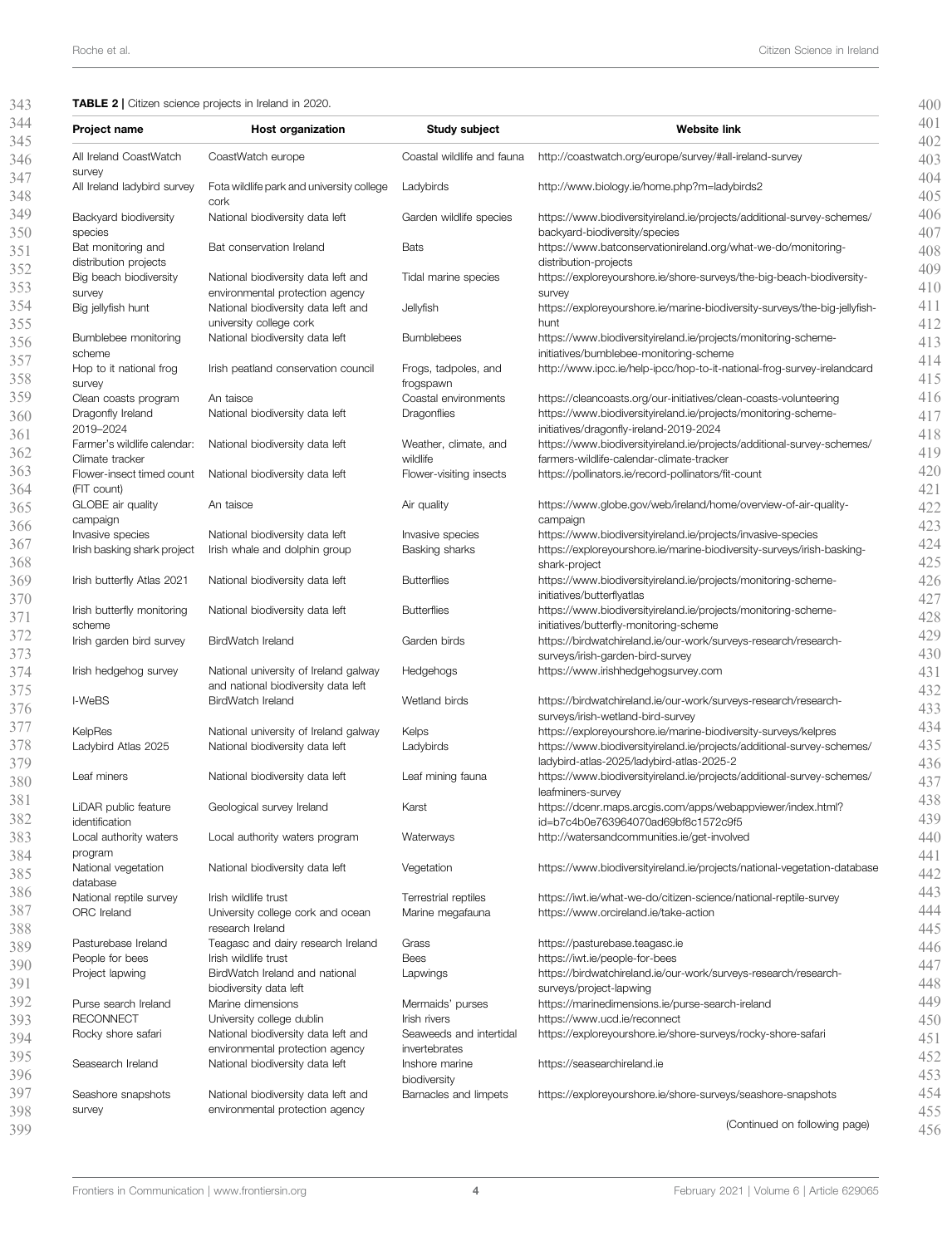| Project name                       | <b>Host organization</b>                                                     | <b>Study subject</b>                          | <b>Website link</b>                                                                                       |
|------------------------------------|------------------------------------------------------------------------------|-----------------------------------------------|-----------------------------------------------------------------------------------------------------------|
| Seashore spotter                   | National biodiversity data left and<br>environmental protection agency       | Seashore marine species                       | https://exploreyourshore.ie/shore-surveys/seashore-spotter                                                |
| Solitary bee monitoring<br>scheme  | National biodiversity data left                                              | Solitary bees                                 | https://pollinators.ie/record-pollinators/solitary-bee-monitoring-scheme                                  |
| Spring flowering plants<br>project | National biodiversity data left                                              | Spring flowering plants                       | https://www.biodiversityireland.ie/projects/additional-survey-schemes/<br>spring-flowering-plants-project |
| Waterways for wildlife             | Irish wildlife trust                                                         | Waterway wildlife                             | https://iwt.ie/waterways-for-wildlife                                                                     |
| Whale and dolphin<br>sighting      | Irish whale and dolphin group                                                | Whales, dolphins, turtles,<br>and crustaceans | https://iwdg.ie/get-involved                                                                              |
| Wild honey bee study               | National university of Ireland galway<br>and national biodiversity data left | Honey bees                                    | https://www.biodiversityireland.ie/projects/additional-survey-schemes/<br>wild-honey-bee-study            |

| <b>Irish education level</b>            | Participating<br>educators | Awareness of<br>citizen<br>science (%) |  |
|-----------------------------------------|----------------------------|----------------------------------------|--|
| Primary school teachers                 | 50                         | 6                                      |  |
| Post-primary school science<br>teachers | 114                        | 13                                     |  |
| Scientists at an Irish university       | 157                        | 53                                     |  |

definitions from the participants with a benchmark definition, the Oxford English Dictionary's 2014 definition of citizen science: "Scientific work undertaken by members of the general public, often in collaboration with or under the direction of professional scientists and scientific institutions". While the number of teachers who had previously come across the term citizen science was quite modest, their definitions were broadly accurate (for example, "Science conducted by ordinary people who are interested in science but aren't professional scientists themselves" was the answer from Primary Teacher no. 27 and "Individuals other than scientists taking part in scientific investigations or contributing to scientific projects by gathering data" was the answer from Post-primary Teacher no. 78). Those at third level, while having a higher awareness level of the term, also offered a number of definitions that would fit interpretations of the terms "science communication" or "public engagement", but were incorrect as definitions of citizen science (for example, "informing the public about how science issues impact their everyday lives!" — Scientist no. 59, and "Science for the layman?" — Scientist no. 28). These insights suggests that improving the awareness and understanding of citizen science in the Irish education system may be an important first step toward successfully realizing its potential.

## FUTURE OPPORTUNITIES FOR CITIZEN SCIENCE IN IRELAND

While the number of national citizen science projects in Ireland is not quite at the same level as some European countries, such as Austria, Spain, or the United Kingdom for example (Eitzel et al., 2017), there is enough capacity and infrastructure within the research and education systems in Ireland that, with appropriate funding and support, Ireland could quickly become a country synonymous with best practice in citizen science. The citizens taking part in citizen science initiatives in Ireland mirror the social demographics seen in other public events in Ireland that focus on science education and science communication. Citizen scientists in Ireland are more likely to be highly educated, close to middle-age, wealthier, more concerned about environmental issues, and have higher levels of employment than the general population in Ireland (MacDomhnaill et al., 2020). This is largely true of any events in Ireland where public audiences engage in science, from large-scale science festivals (Roche et al., 2017) to intimate science comedy nights (Roche et al., 2020b). The most important recommendation for the future of citizen science in Ireland aligns with a key recommendation from the US National Academies of Sciences, Engineering, and Medicine; issues of power and equity should be taken into consideration at all phases of citizen science project development and implementation to ensure citizen science is as accessible and inclusive as possible for all members of society (Pandya & Dibner, 2018).

## Funding Developments

A crucial step toward improving the national capacity for citizen science in Ireland is to capitalize on the increasing availability of funding. Over the past 10 years, funding support for citizen science across Europe has risen, particularly through Horizon 2020—the research funding program of the European Commission. The European Commissioner for Research, Science and Innovation, Carol Moedas, highlighted the openness and accessibility of science as "an increasingly crucial ingredient" to the vision of scientific research being "open to the world" (Ramjoué, 2015, p. 167; Moedas, 2016). This signaled a change in how citizen science was discussed in policy documents and funding programmes and the European Commission subsequently highlighted citizen science as an approach that, in giving "citizens a greater role in science", could "deliver the vision of science for the people, by the people for Europe" (European Commission, 2015, para. 4). In successive "Science with and for Society"(SwafS) work programmes of Horizon 2020, the term "citizen science" went from being entirely absent from the 2014–2015 program, to being mentioned five times in the 2016–2017 program, to being mentioned throughout (60 times) the 2018–2020 program. This increased focus on citizen science resulted in €58.3 million being invested in 22 large scale citizen science projects across Europe so far, with seven more likely to be added by the end of 2020 (Warin and Delaney, 2020).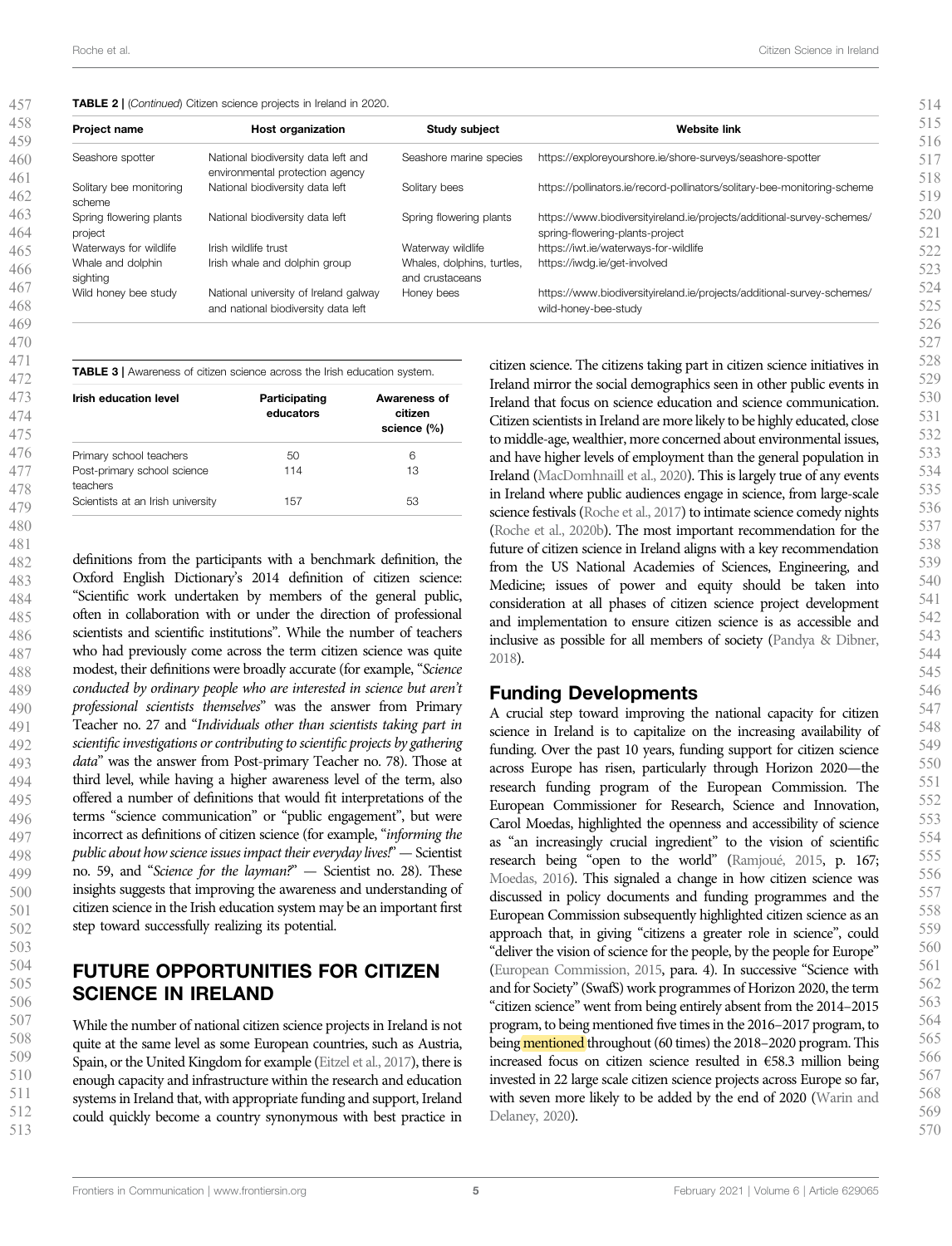585 586 587

588

589

590

591

592

594

While the specific portfolio of "Research, Science, and Innovation" was functionally discontinued in 2019 when Mariya Gabriel became the European Commissioner for a new portfolio of "Innovation, Research, Culture, Education and Youth", she recognized the significant contributions that large numbers of

empowered citizens have made to scientific progress and committed to continuing European level support for citizen science (Warin and Delaney, 2020). An additional important mechanism for developing citizen science collaborations in Europe are "COST" (European Cooperation in Science and Technology) actions, which provide invaluable funding opportunities for establishing research networks. In particular, the COST Action CA15212 ("Citizen Science to promote creativity, scientific literacy, and innovation throughout Europe") provided the opportunity for researchers to work together on pan-European citizen science efforts such as establishing a research agenda to investigate the role of citizen science in education and learning (Roche et al., 2020a) and to make policy recommendations regarding sustainability (Sauermann et al., 2020).

### International Opportunities

The US has played a leading role in modern citizen science. The National Academies, for example, highlighted the great potential of citizen science to enrich education systems (Pandya and Dibner, 2018). While there have long been calls to research how culture and language can affect learning in citizen science (Bonney et al., 2009), the benefits of citizen science to education systems and wider society are being actively investigated by a number of relatively recently established international citizen science associations. Most prominent among these are the Citizen Science Association (a US-based organization with a global membership), the Australian Citizen Science Association, and the European Citizen Science Association (Storksdieck et al., 2016; Roche and Davis, 2017). The European Citizen Science Association's "Ten Principles of Citizen Science" (ECSA, 2015) and "Characteristics of Citizen Science" (ECSA, 2020) offer guidance to the field on how to recognize and classify citizen science. The European Citizen Science Association is also coordinating one of the most widereaching citizen science projects funded by the European Commission: EU-Citizen. Science. This online platform and mutual learning space will serve as a hub for citizen science and represents an ideal platform to connect the various networks and citizen science projects in countries across Europe. 593 595 596 **Q11** 597 598 599 600 601 602 603 604 605 606 607 608 609 610 611 612 613

614 615

#### Future Directions for Citizen Science in Ireland 616 617

A traditional shortcoming of citizen science in Ireland–that the various networks are not linked with each other and need to be connected to better share expertize and resources (Donnelly et al., 2014)–could be addressed through the fledgling EU-Citizen. Science platform. It presents an ideal space for grassroots initiatives across Ireland to find a home where practitioners can remotely connect with like-minded citizens and initiatives, particularly in the post Covid-19 pandemic era. As previously noted, most of the ongoing national citizen science projects in Ireland are either run or supported by state bodies. 618 619 620 621 622 623 624 625 626 627

To increase awareness of citizen science and to align with the commitment to support citizen science at European levels, the Irish government should adopt an official policy on citizen science that sets out how the field will be supported and developed to improve the lives of Irish citizens. Such a policy could utilize citizen science to help Ireland with the dual goals of becoming more aligned with the UN's Sustainable Development Goals (Fritz et al., 2019) as well as strengthening trust between science and society, which will be more vital than ever in a post-pandemic world (Provenzi and Barello, 2020). This may be possible with the newly established Department of Further & Higher Education, Research and Science, where there is, for the first time, a specific and particular focus on research funding and capacity to publish new policies related to such endeavors. Ireland is facing a critical point in its engagement with citizen science. With the involvement of key organisations, government support, and international partnerships, Ireland has the potential to mirror the global trend toward embracing the transformative opportunities of citizen science and usher in a new golden age of science that focuses on participatory approaches and the empowerment of Irish citizens. 628 629 630 631 632 633 634 635 636 637 638 639 640 641 642 643 644 645 646 647

## DATA AVAILABILITY STATEMENT

Q12 650 651

648 649

The raw data supporting the conclusions of this article will be made available by the authors, without undue reservation.

## **ETHICS STATEMENT**

The studies involving human participants were reviewed and approved by Trinity College, Dublin. The patients/participants provided their written informed consent to participate in this study.

## **AUTHOR CONTRIBUTIONS**

JR and ANS led the conceptual design of the manuscript, while PM designed the original approach to cataloging citizen science in Ireland. GB, LB, and CR carried out subsequent analyses and developed individual subsections of the paper. All authors reviewed the manuscript and agreed to its final version.

## **FUNDING**

Q15 672 673

This work would not have been possible without the support of the EU-Citizen. Science project which received funding from the European Union's Horizon 2020 Research and Innovation Program under Grant Agreement no. 824580.

## ACKNOWLEDGMENTS

The authors are grateful for support of the COST Action CA15212 ("Citizen Science to promote creativity, scientific literacy, and innovation throughout Europe").